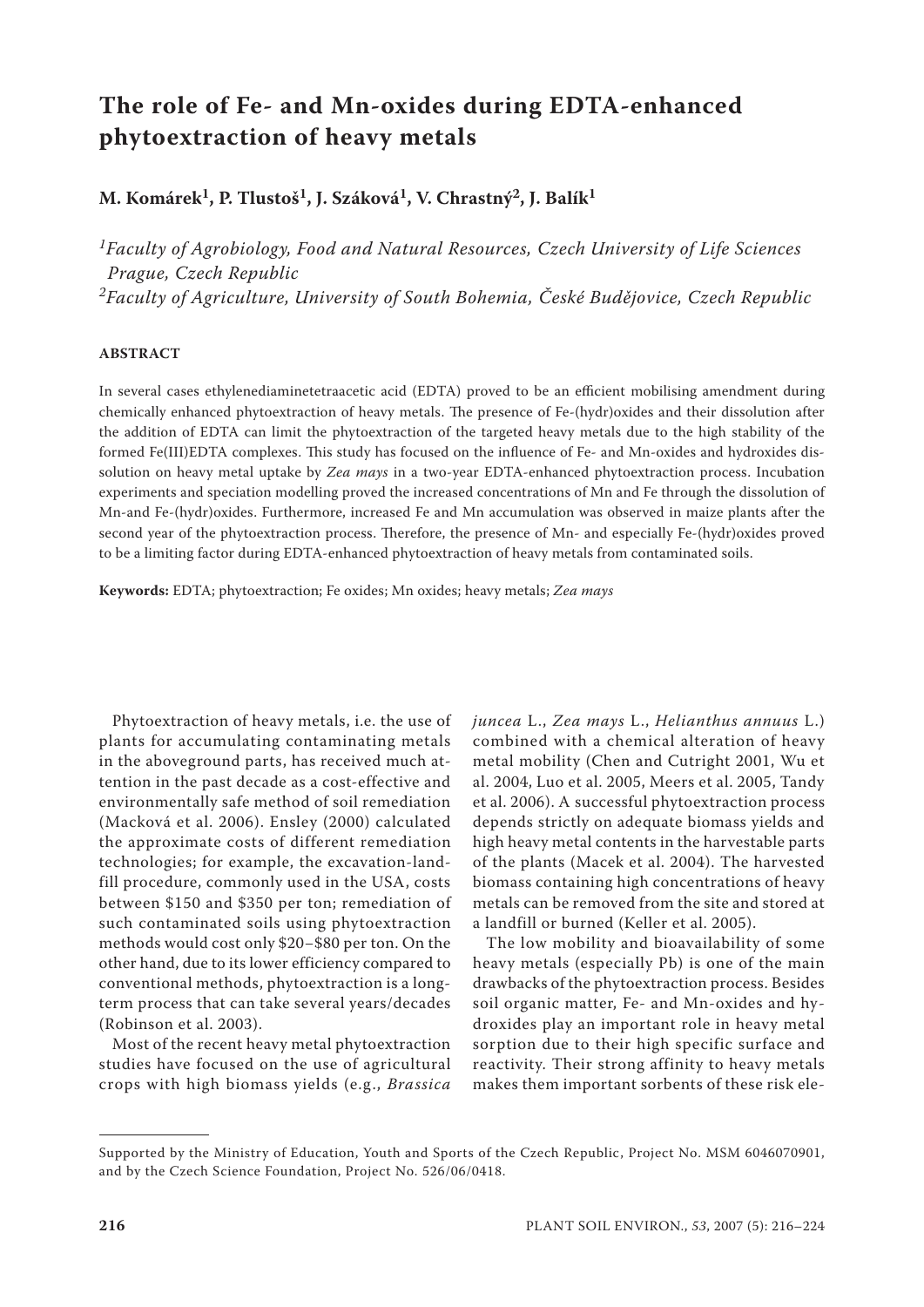ments in soils and sediments (Carty et al. 1998, Chrastný et al. 2006). It was found that Mn-oxides were much more efficient in adsorbing Pb compared to Fe-oxides (Dong et al. 2000). An increase of heavy metal mobility can be achieved by adding synthetic chelating agents capable of solubilising and complexing heavy metals into the soil solution as well as to promote heavy metal translocation from roots to the harvestable parts of the plants (Blaylock et al. 1997, Huang et al. 1997). Among many others, EDTA (ethylenediaminetetraacetic acid) has proved to be the most efficient chelant used for Pb phytoextraction from contaminated soils in several cases, mainly because of its high affinity to form soluble PbEDTA complexes (log  $K_{\text{PbEDTA}}$  = 18.0) (Huang et al. 1997, Shen et al. 2002, Kos and Leštan 2003, Wu et al. 2004, Do Nascimento et al. 2006, Komárek et al. 2007).

Other elements present in soils (e.g. Ca, Fe) are likely to compete with the target metal during the extraction due to their high concentrations in soils and stability of their complexes (Martell et al. 2001, Nowack et al. 2006). The extraction efficiency of the chelating agent is influenced not only by the stability constant (log *K*) of the formed chelate complex, but to a great extent by the concentrations of the metals and the ligand (chelant). Compared to Ca, formed Fe(III)EDTA complexes are much more stable (log  $K_{\text{Fe(III)EDTA}} = 27.2$ ; log  $K_{\text{CaEDTA}} = 10.7$ ) than most heavy metal complexes (Martell et al. 2001). Although low concentrations of Fe(III) are present in soil solution under common conditions, the addition of EDTA leads to a slow dissolution of Fe-(hydr)oxides (HFO) and subsequent preferential formation of Fe(III)EDTA complexes. This is, however, a slow process depending on the amount of Fe-oxides, their crystallinity and the concentration of the present chelating agent. Dissolution of these mineral phases is mainly attributed to ligand exchange reactions (Nowack and Sigg 1997, Komárek et al. 2007). Therefore, the dissolution of amorphous HFO controls to a great extent the solubility of Fe and its subsequent competition for the chelating agent, especially at pH values below 6. With a pH above 6, the abundance of EDTA complexes with other metals (e.g., Zn, Ca, Pb) will increase (Nowack 2002).

The aim of this study was (i) to evaluate the influence of the partial dissolution of Fe- and Mnoxides and the subsequent competition of Fe and Mn for EDTA during the EDTA-extraction of heavy metals from a soil; (ii) to assess the phytoextraction potential of *Zea mays* L. after the addition of EDTA in a two-year phytoextraction process.

#### **MATERIAL AND METHODS**

**Soil sampling and sample preparation.** Samples were taken from the arable layer (0–20 cm) of an agricultural soil originating from the mining and smelting area of Příbram (N49°40.350'; E13°58.440'). The soil profile (classified as a Gleyic Cambisol) has developed on a Proterozoic volcanosedimentary rock complex (basalt veins in clastic sediments) belonging to the Příbram ore district. The contamination of soils from the area has been studied by several authors (Šichorová et al. 2004, Ettler et al. 2005, Vaněk et al. 2005). Pb isotopic studies proved the predominant influence of the smelter on the contamination in the area (Komárek et al. 2006). Samples used for the soil characteristics determination, heavy metal contents, heavy metal chemical fractionation and incubation experiments were air-dried, homogenised and sieved through a 2-mm stainless sieve prior to analyses. Soil samples used for pot experiments were airdried, homogenised and passed through a 10-mm stainless sieve.

**Basic soil characteristics.** Soil pH was measured in suspension using a 1:2.5  $(w/v)$  ratio of soil and deionised water or 0.2M KCl. Particle size distribution was determined by the hydrometer method. Cation exchange capacity (CEC) was determined as a sum of basic cations and Al extracted with 0.1M BaCl<sub>2</sub> solution. Basic cations and Al were determined using FAAS (SpectrAA 300, Varian, Australia) and ICP-OES (Vista Pro, Varian, Australia) under standard analytical conditions. In order to determine the amount of amorphous and poorly crystalline Fe- and Mn-oxides and hydroxides, the oxalate extraction (0.2M ammonium oxalate/oxalate acid at pH 3) was performed (Carty et al. 1998). The oxalate extracts obtained were analysed for Fe and Mn using ICP-OES. Total organic carbon (TOC) was determined by catalytic oxidation (1250°C) using the ELTRA (Neuss, Germany) Metalyt CS1000S elemental analyser. Available forms of nutrients (Ca, K, Mg, P) were determined using the Mehlich 3 soil extraction procedure (Zbíral 2000).

**Total heavy metal contents and chemical fractionation.** Total heavy metal contents were determined as follows: (i) soil samples were decomposed using the dry ashing procedure in a mixture of oxidising gases  $(O_2 + O_3 + NO_x)$  at 400°C for 10 h in the Dry Mode Mineraliser Apion (Tessek, Czech Republic); (ii) the ash was then decomposed using  $HNO<sub>3</sub>$  and HF (Analytika Ltd., Czech Rep.), evaporated to dryness at 160°C and dissolved in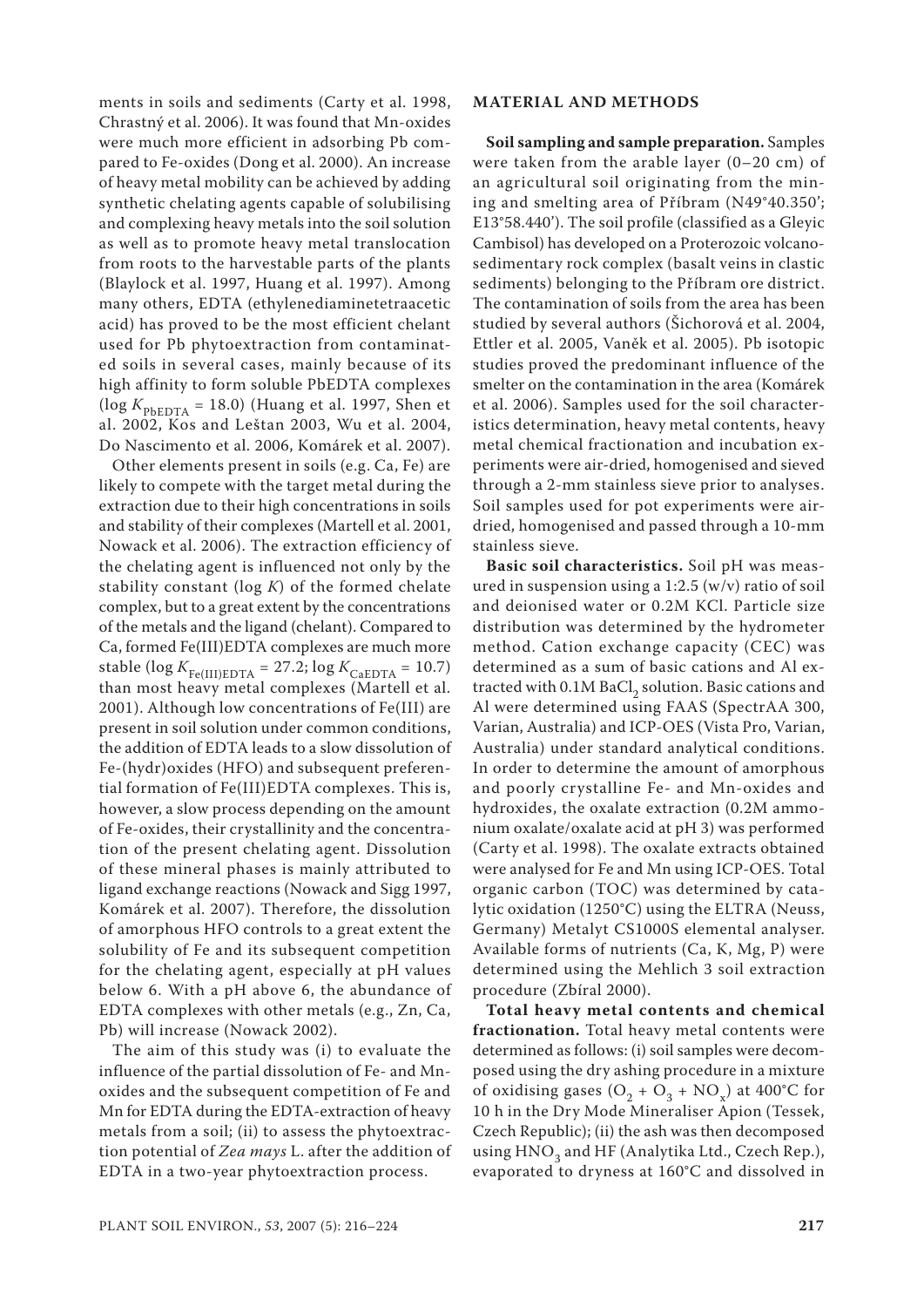diluted *aqua regia*. In order to determine heavy metal fractionation in the studied soils, the sequential extraction technique by Quevauviller (1998) was used. Extraction solutions were prepared using chemicals of analytical grade (Lachema, Czech Republic and Merck, Germany) and deionised water. The fractions determined in this work were as follows: (i) Fraction A – exchangeable and weak acid-extractable; (ii) Fraction B – reducible; (iii) Fraction C – oxidisable; (iv) Fraction D – residual, computed as the sum of fractions A, B, C subtracted from the total content. A detailed experimental scheme of the sequential extraction is given elsewhere (Quevauviller 1998). Heavy metal contents in digests were analysed using ICP-OES. For the evaluation of measurement precision and accuracy, the certified reference material CRM Light Sandy Soil 7001 (Analytika Prague, Czech Republic) was used.

**Incubation experiments.** Incubation experiments for a period of 0.5–28 days were carried out in order to evaluate the changes in heavy metal solubility and the possible competition of Fe and Mn in the studied soil after the addition of EDTA (pure acid of analytical grade, Fluka, Germany). An aliquot part of 50 g of air-dried soil was placed into acid-cleaned 250-ml polyethylene bottles. An amount of 15 ml ( $\sim$  60% water field capacity) of the EDTA solution (3, 6, and 9 mmol/kg soil) was added to the soil. The pH of the solution was set to 5.5 and no significant change of soil pH after the incubation experiment was observed. The control variant was treated with 15 ml of deionised water. Samples were extracted with 125 ml of deionised water for 1 h on an end-over-end shaker at 30 rpm. Water-soluble contents of heavy metals (Pb, Cd, Cu, Zn) and other elements (Fe, Mn, Ca, Mg, K) in solutions were analysed using ICP-OES and FAAS. The PHREEQC-2 speciation model (Parkhurst and Appelo 1999) version 2.13.00 for Windows, was used to determine the metal speciation in extracts. Metal concentrations (Pb, Cd, Zn, Cu, Fe, Mn, Ca, Mg, K) obtained from the incubation experiment and pH values of the water extracts were used for the calculation. The calculations were carried out for 1 day and 28 days in order to evaluate the changes of metal speciation during the incubation experiment and the effect of possible competition of other metals (in particular Fe).

**Pot experiments and plant analyses.** The phytoextraction efficiency of maize was assessed during a two-year pot experiment. Maize (*Z. mays*) was chosen as the tested plant species because of its high biomass yields and heavy metal tolerance

and it represents a commonly cultivated crop in Central Europe. Each pot contained 5 kg of airdried and sieved (10-mm sieve) soil. Ten seeds of maize were sown in each pot. Maize plants were fertilised with 2 g of N ( $NH<sub>4</sub>NO<sub>3</sub>$ ); 0.16 g of P and 0.4 g of K  $(K_2HPO_4)$  per pot. Pots were kept in a controlled outdoor vegetation hall and were watered twice per day using only deionised water in order to maintain  $\sim 60\%$  of the water holding capacity. Maize plants were thinned to four plants per pot after two weeks of growth. EDTA was applied to plants in three 100-ml doses  $(3 \times 1, 3 \times 2, 3 \times 3 \text{ mmol EDTA/kg soil})$  in order to achieve higher phytoextraction efficiency by reducing the phytotoxicity effects together with minimising the risks associated with leaching of the mobilised metals (Shen et al. 2002). Each EDTA treatment as well as the control treatment was conducted in quadruplicates. The first application of the mobilising agents was added to plants after 100 days of growth. The following applications were added after 10 and 20 days. The control variants were treated with deionised water. The aboveground biomass was harvested after 10 days from the last EDTA addition (i.e., 130 days after planting). The applications of fertilisers followed the same pattern during the second vegetation period. EDTA was not further applied during the second year. The harvested aboveground biomass was washed carefully using deionised water and dried at 60°C until constant weight and finely ground prior to decomposition. Plant samples were decomposed using the dry ashing procedure (Miholová et al. 1993). Heavy metal contents in digests were analysed using ICP-OES. In order to evaluate measurement precision and accuracy, the certified reference material DC73350 Leaves of Poplar (China National Analysis Centre for Iron and Steel, China) was used.

**Statistical analyses.** All statistical analyses were performed using analyses of variance (ANOVA) with consequent Duncan test and linear regression analyses (software Statistica 6.0, StatSoft). The results were evaluated on the basis of homogenous groups at a given significance level (*P* < 0.05).

# **RESULTS AND DISCUSSION**

## **Soil characteristics**

The basic physico-chemical properties of the studied soil are summarised in Table 1. The nearneutral pH of the soil extract prevented leaching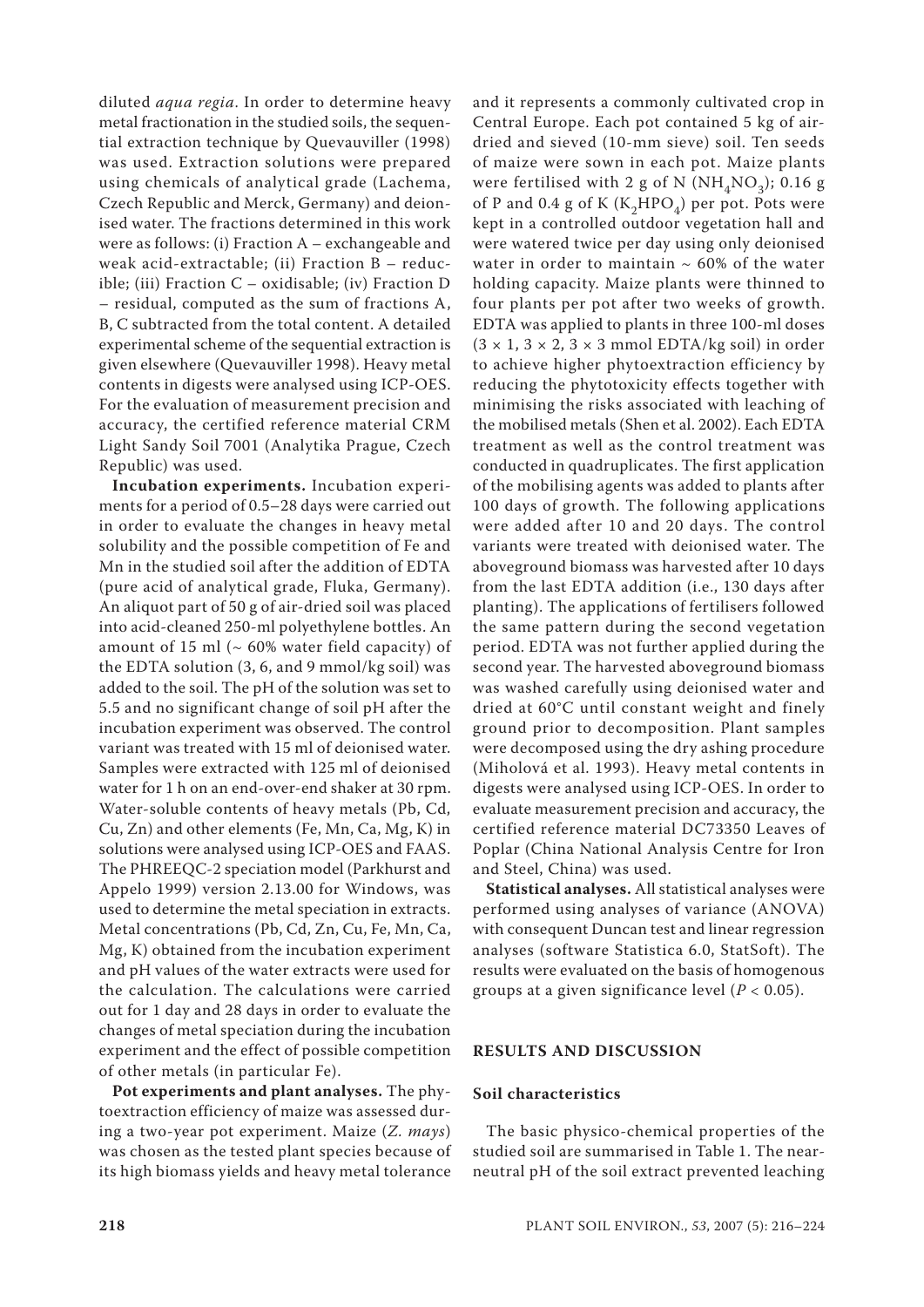| $\rm{pH}_{\rm{H_2O}}$                                   | 6.6             |
|---------------------------------------------------------|-----------------|
| $pH_{KCl}$                                              | 5.8             |
| $CEC$ (meq/kg)                                          | 134             |
| TOC (%)                                                 | 2.6             |
| Particle size distribution (%)                          |                 |
| Sand                                                    | 43.6            |
| Silt                                                    | 47.5            |
| Clay                                                    | 8.9             |
| Oxalate-extractable (g/kg) $(n = 3)$                    |                 |
| Fe                                                      | $3.04 \pm 0.19$ |
| Mn                                                      | $0.69 \pm 0.02$ |
| Al                                                      | $0.59 \pm 0.15$ |
| Available nutrients after Mehlich 3 (mg/kg) ( $n = 3$ ) |                 |
| Ca                                                      | $1058 \pm 30$   |
| K                                                       | $392 \pm 1$     |
| Mg                                                      | $121 \pm 5$     |
| P                                                       | $162 \pm 0.1$   |
| Total heavy metal contents (mg/kg) ( $n = 3$ )          |                 |
| Pb                                                      | $200 \pm 2$     |
| C <sub>d</sub>                                          | $1.61 \pm 0.18$ |
| Cu                                                      | $61.9 \pm 9.2$  |
| Zn                                                      | $169 \pm 3$     |

Table 1. Basic physico-chemical soil characteristics and total heavy metal contents in the studied soil

of the nutrients and bases (e.g., Mg, Ca) from the soil as it was observed in agricultural acidic soils located in the vicinity of the local smelter (Komárek et al. 2007). Amorphous and poorly crystalline Fe-(hydr)oxides are the predominant oxide/hydroxide phase in the soil (Table 1). The chemical fractionation of heavy metals in the soils is given in Figure 1. Only a small portion of Pb (0.6%) and Cu (2.9%) is readily available (present in fraction A). Pb is predominantly bound to the reducible and oxidisable fractions of the soil complex. Because of high contents of anthropogenic Pb, only a small portion (5.3%) is present in the residual fraction of the soil. A high portion of Cd in the soil (26%) was present in the mobile phase. The majority of Zn (49%) and Cu (81%) were present in the residual fraction D (Figure 1).

#### **Incubation experiments**

The evolution of soluble heavy metals after the addition of EDTA is given in Figure 2. EDTA was

successful at mobilising the target heavy metals (Pb, Cd, Cu, Zn) from the soil. Without any EDTA present, water-soluble contents of heavy metals remained low and relatively constant throughout the 28-day incubation period. As expected, the addition of 9 mmol EDTA/kg most significantly increased heavy metal solubility [by a factor of 214 (Pb); 281 (Cd); 40 (Cu) and 24 (Zn) compared to the control]. The high efficiency of EDTA to desorb Pb and Cd from the soil is due to the relatively high stability constants of PbEDTA ( $log K = 18.0$ ) and CdEDTA ( $log K = 18.2$ ) (Martell et al. 2001). Additionally, the high concentration of Pb present in the soil influences greatly EDTA complexation. A decrease of soluble Pb, Cd, Cu and Zn contents was observed after 3 days and was more evident at lower EDTA concentrations (3–6 mmol/kg). It is attributed to the slow dissolution of Fe-(hydr)oxides after the EDTA addition and the subsequent exchange reactions between the complexed heavy metals and mobilised Fe(III). This fact was proved by the increasing Fe concentration in time after the addition of EDTA, leading to a strong competition between the target heavy metals and Fe(III) for the EDTA ligand in the end of the incubation period (Figure 2). Besides the dissolution of Fe- (hydr)oxides, Mn-oxides could play an important role during EDTA complexation as well. Although the addition of EDTA solubilised Mn in the soil, the



Figure 1. Chemical fractionation of Pb, Cd, Cu and Zn in the studied soil: Fraction A – exchangeable and weak acid-extractable; Fraction B – reducible; Fraction C – oxidisable; Fraction D – residual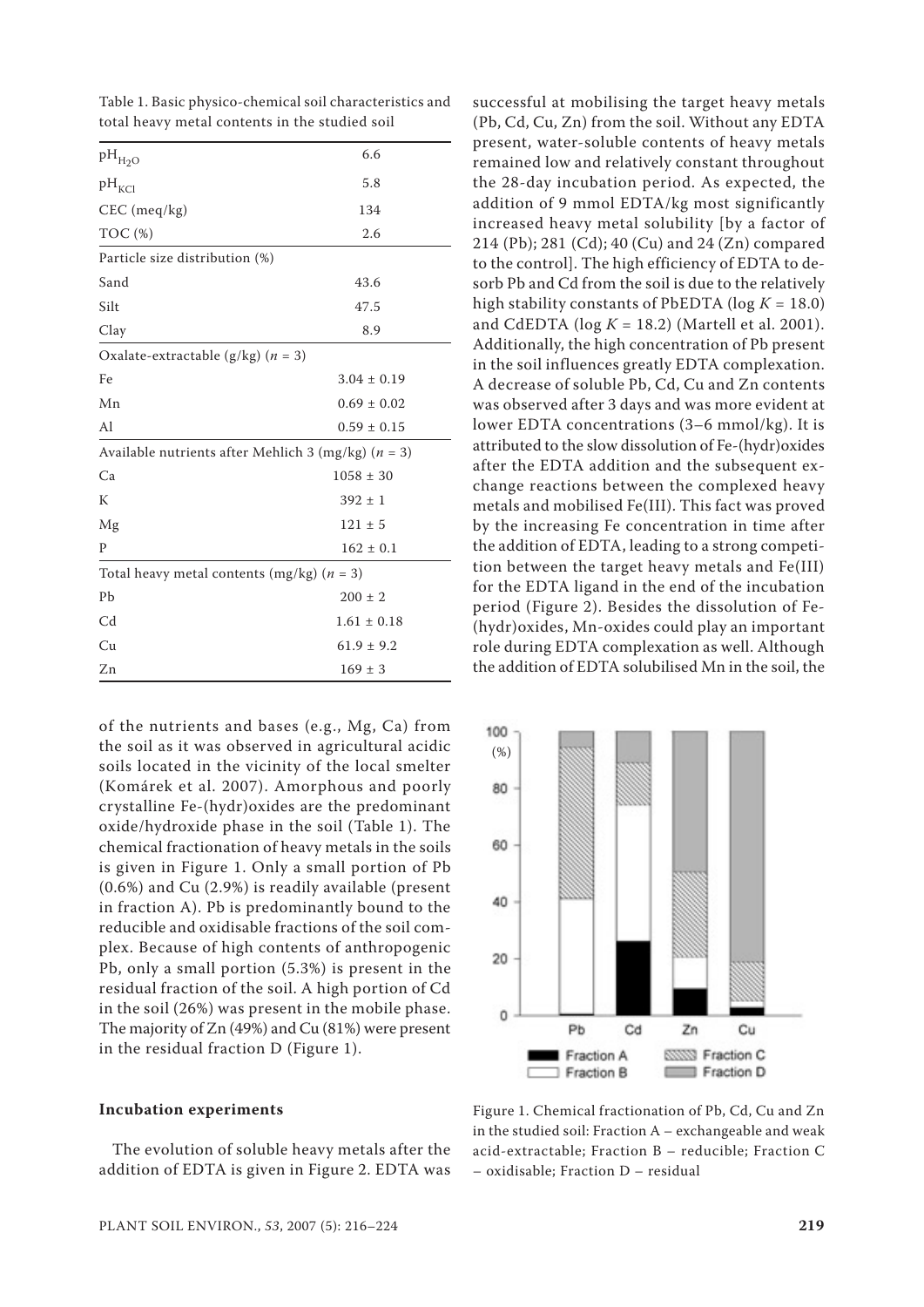

Figure 2. Time evolution of soluble Pb, Cd, Cu, Zn, Fe and Mn after the addition of EDTA. Data shown are means  $\pm$  SD ( $n = 3$ )

role of Fe(III) is more emphasised due to the higher content of Fe-(hydr)oxides in the soil compared to Mn-oxides (Table 1) and the higher stability constant of Fe(III)EDTA ( $log K_{Fe(III)EDTA} = 27.2$ ;  $\log K_{\text{MnEDTA}} = 15.6$ ) (Martell et al. 2001). The Mn concentration decreasing in time is associated with increased solubilised contents of Fe(III). Heavy metal extraction is therefore reduced in time mainly due to the co-extraction of Fe(III), which outcompetes other metals (Nowack et al. 2006). Because of its high concentration, the addition of

9 mmol EDTA/kg helps to maintain relatively high soluble heavy metal contents during the 28-day incubation period (Figure 2).

The PHREEQC-2 speciation modelling showed that the vast majority of divalent metals are mainly present as  $[MeEDTA]^{2-}$  complexes after the application of EDTA. Fe mainly forms [FeEDTA]– and [FeOHEDTA]<sup>2-</sup> species. Complexes of Pb, Fe and Cu with EDTA are the predominant species, other competing cations (Zn, Cd) form complexes accounting for up to 1% of the total EDTA spe-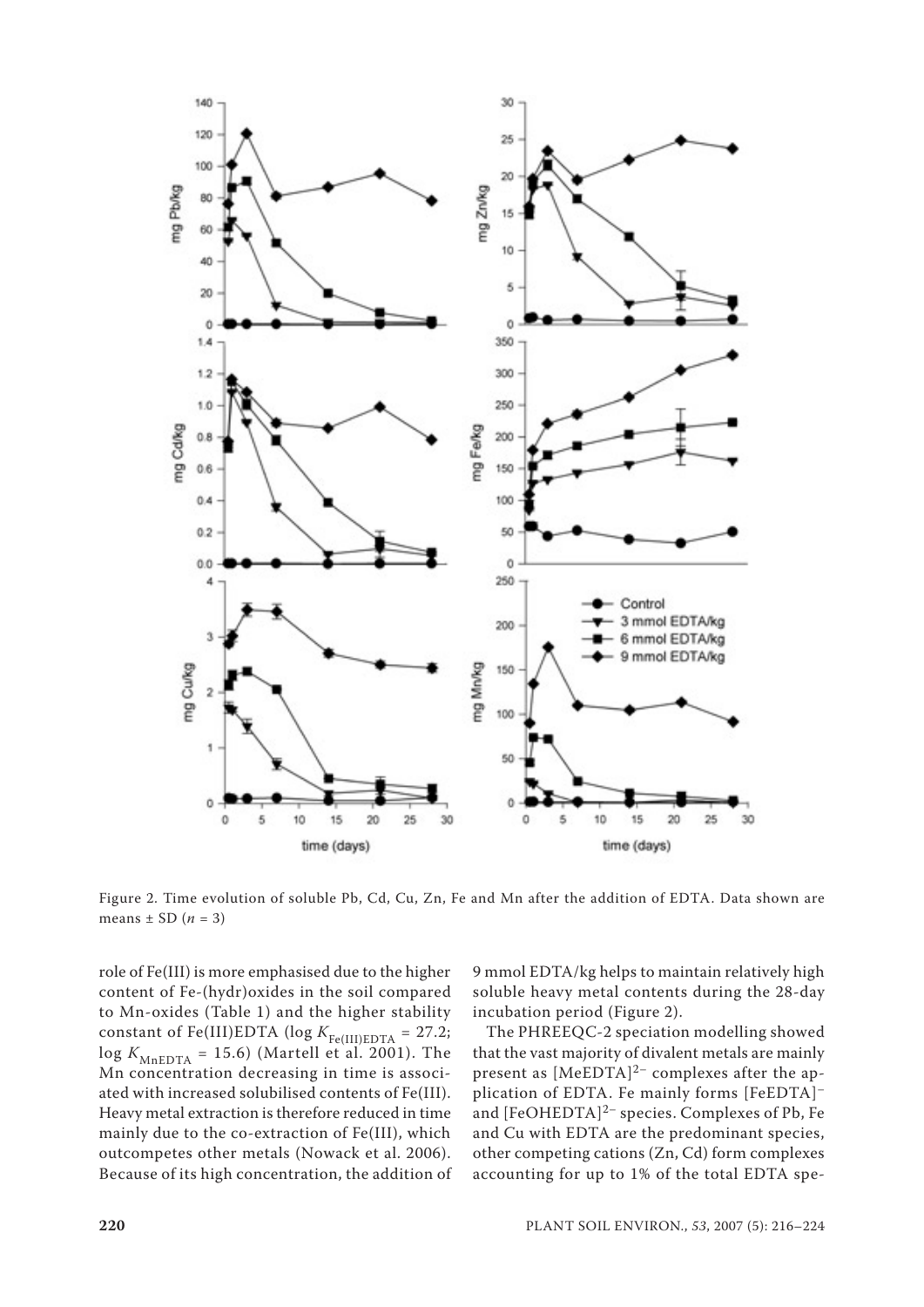ciation. The abundance of MnEDTA complexes is negligible, proving that the dissolution of Fe- (hydr)oxides, rather than Mn-oxides, controls the EDTA extraction efficiency. The relative abundance of [PbEDTA]<sup>2-</sup> complexes increased after 28 days. This increase was associated with a decrease in the abundance of [FeEDTA]<sup>-</sup> and [FeOHEDTA]<sup>2-</sup> complexes. This fact can be explained by a relatively high pH of the soil (Table 1). While lower pH support the formation of Fe(III)EDTA complexes, higher pH favours the formation of other metal-EDTA complexes (such as ZnEDTA or PbEDTA) (Nowack 2002).

#### **Pot experiments**

Biomass yields of *Z. mays* during the two-year phytoextraction experiment are summarised in Figure 3. During the first year, the addition of  $3 \times 1$  and  $3 \times 2$  mmol EDTA/kg did not significantly influence maize biomass yields compared to the control (with only deionised water added). On the other hand, during the second year, already  $3 \times 2$  mmol EDTA/kg decreased the biomass production of maize. In addition, maize plants treated with 9 mmol EDTA/kg exhibited visual chlorosis and necrosis symptoms and died. The growth reductions of plants treated with higher EDTA concentrations are probably due to the presence of heavy metals mobilised to the soil solution and possibly due to the toxicity of free EDTA, if present (Vassil et al.

1998). This phenomenon was even more emphasised during the second year (Figure 3).

Heavy metal contents in maize shoots are given in Figure 4. An increase of the EDTA concentration led to a linear increase of Pb contents in the aboveground biomass of maize in both years  $(R<sup>2</sup> = 0.99)$  (Figure 4a). Pb content in the control plants reached  $3.98 \pm 0.71$  mg/kg and increased to  $10.2 \pm 2.0$  mg/kg after the addition of 9 mmol EDTA/kg. During the first year, Cu and Zn concentrations in maize biomass decreased in the presence of EDTA (especially after the addition of the lowest EDTA concentration). This can be explained by the fact that the accumulation of Cu and Zn, as micronutrients, is governed by uptake of free metal ions through the symplastic pathway. The uptake of nonessential elements, such as Pb, will be thus limited in the absence of chelants. The presence of EDTA leads to the complexation of Cu and Zn and reduction of their uptake (Nowack et al. 2006). Pb uptake will be increased as all Pb is taken up in the form of PbEDTA complexes in the presence of EDTA (Sarret et al. 2001). When EDTA is present in higher concentrations, the passive uptake through the apoplastic pathway controls the uptake of all heavy metals and leads to an increase of heavy metal contents in plant shoots (Figure 4) (Nowack et al. 2006). During the second year, a vast majority of metals was taken up as chelated species and no decrease in accumulation after the addition of EDTA was observed (as it was during the first year) (Figure 4). A significant increase of



Figure 3. Biomass yields of maize during the two-year phytoextraction process after the addition of 0 (Control),  $3 \times 1$  (EDTA3),  $3 \times 2$  (EDTA6), and  $3 \times 3$  (EDTA9) mmol EDTA/kg. Data shown are means  $\pm$  SD ( $n = 4$ ). Data with the same letter represent statistically identical values (*P* < 0.05)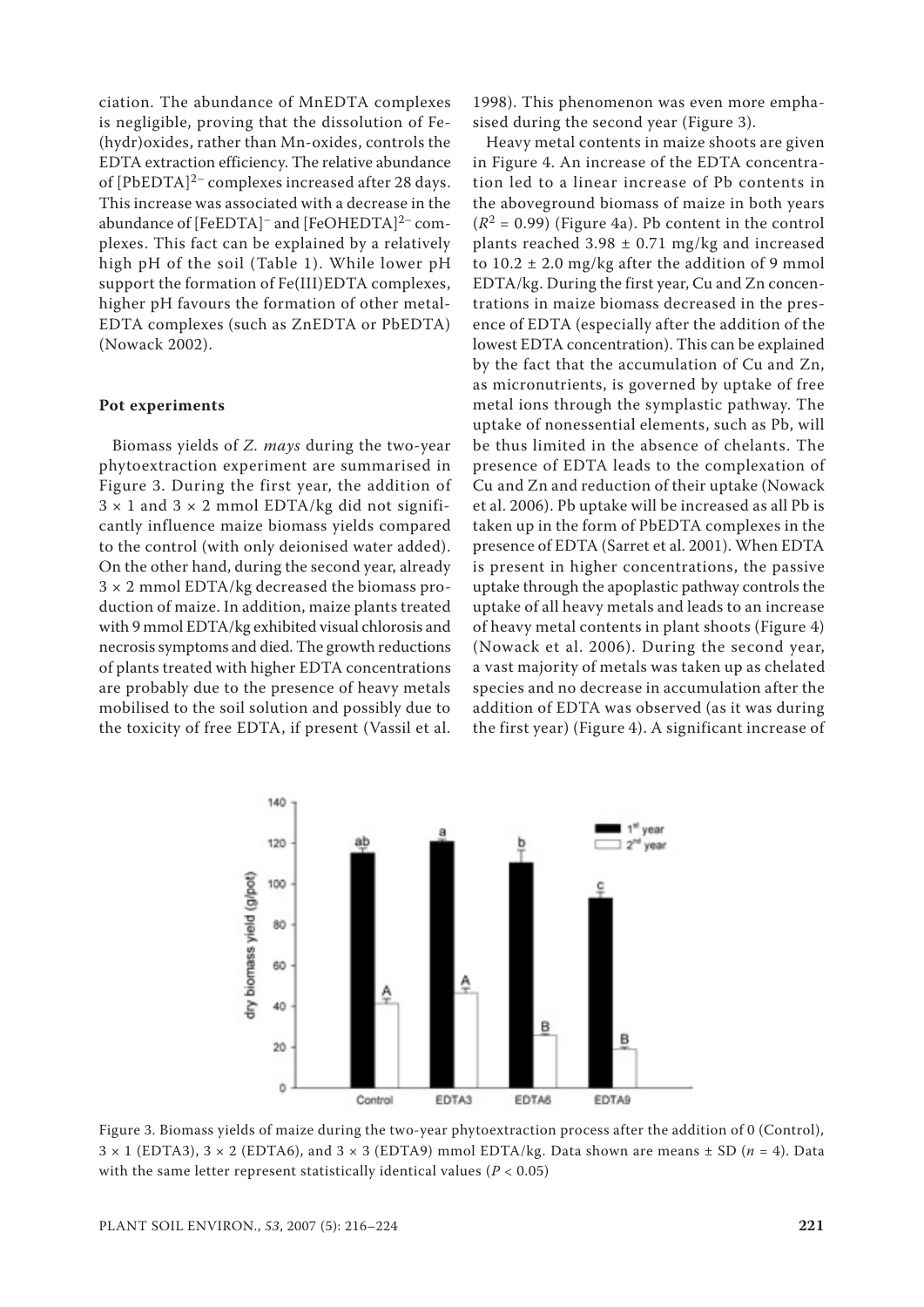

Figure 4. Contents of Pb, Cd, Cu, Zn, Fe and Mn in maize plants after the addition of 0 (Control),  $3 \times 1$  (EDTA3), 3 × 2 (EDTA6) and 3 × 3 (EDTA9) mmol EDTA/kg. Data shown are means ± SD (*n* = 4). Data with the same letter represent statistically identical values (*P* < 0.05)

Fe and Mn accumulation was observed after the second year. This suggests that the dissolution of Fe and Mn oxides has played an important role during the two-year phytoextraction process and thus has limited the phytoextraction efficiency of *Z. mays*, especially for Pb (Figures 2 and 4a, e, f ). Additionally, not only free EDTA, but even metalchelant complexes (e.g., PbEDTA) present in the soil are able to dissolve Fe-(hydr)oxides (Nowack and Sigg 1997).

The dissolution of Mn- and especially Fe- (hydr)oxides controls, to a great extent, the phytoextraction efficiency and could present a limiting factor when using EDTA as the mobilising agent during chemically enhanced phytoextraction of heavy metals. Nevertheless, chelant-enhanced phytoextraction of heavy metals remains a viable option for remediation of low to moderately contaminated soils. EDTA proved to be, in most cases, the most successful chelating agent used for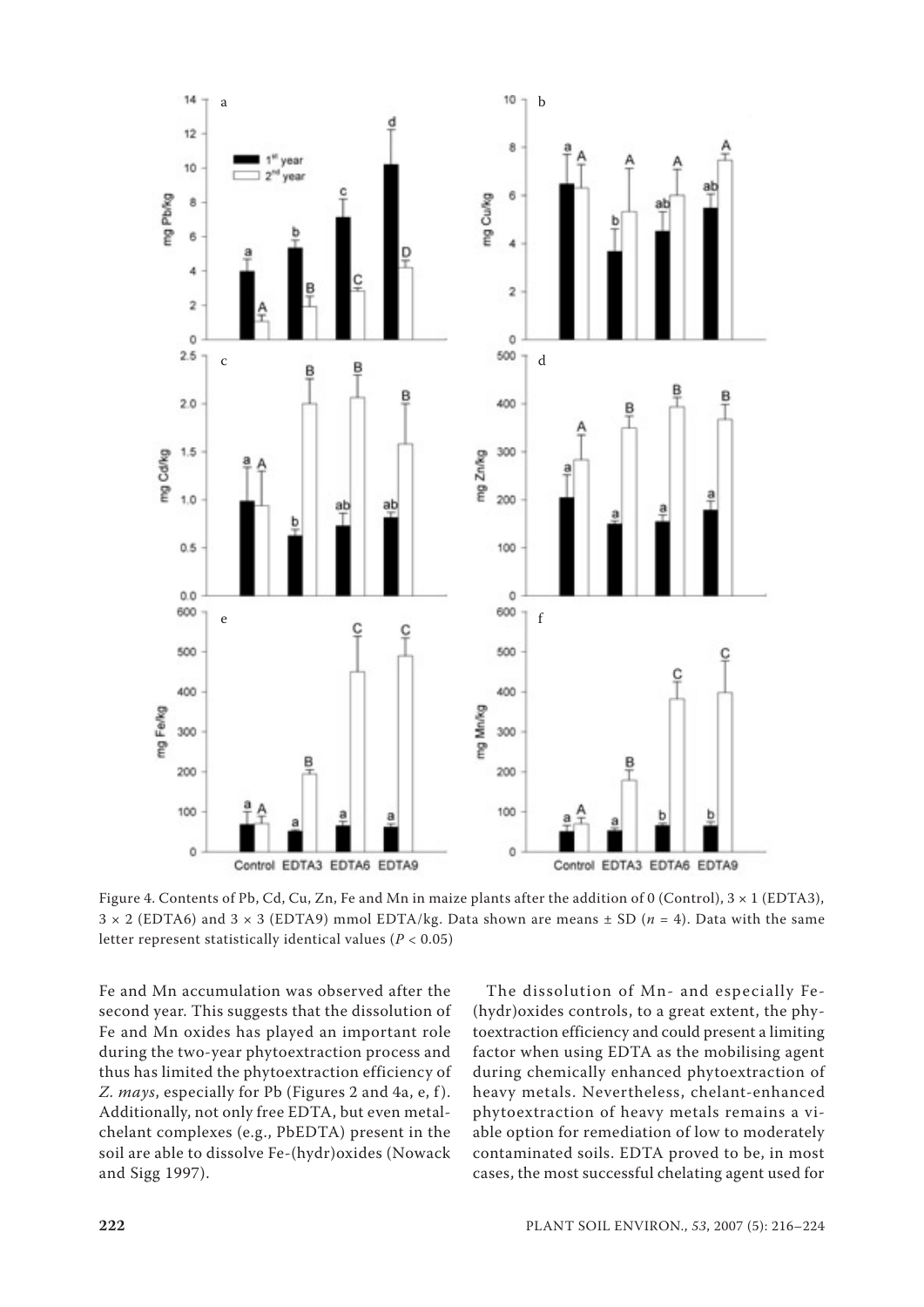enhancing the phytoextraction of Pb. However, the toxicity of free EDTA and the persistence of the metal-EDTA complexes are the main drawbacks associated with the use of this chelating agent in chemically enhanced phytoextraction of heavy metals. Therefore, more research needs to be focused on the use of environmentally friendlier and less toxic chelating agents, such as biodegradable EDDS (ethylenediaminedisuccinic acid).

# **REFERENCES**

- Blaylock M.J., Salt D.E., Dushenkov S., Zakharova O., Gussman C., Kapulnik Y., Ensley B.D., Raskin I. (1997): Enhanced accumulation of Pb in Indian mustard by soil-applied chelating agents. Environ. Sci. Technol., *31*: 860–865.
- McCarty D.K., Moore J.N., Marcus W.A. (1998): Mineralogy and trace element association in an acid mine drainage iron oxide precipitate; comparison of selective extractions. Appl. Geochem., *13*: 165–176.
- Chen H., Cutright T. (2001): EDTA and HEDTA effects on Cd, Cr, and Ni uptake by *Helianthus annuus*. Chemosphere, *45*: 21–28.
- Chrastný V., Komárek M., Tlustoš P., Švehla J. (2006): Effects of flooding on lead and cadmium speciation in sediments from a drinking water reservoir. Environ. Monit. Assess., *118*: 113–123.
- Do Nascimento C.W., Amarasiriwardena D., Xing B. (2006): Comparison of natural organic acids and synthetic chelates at enhancing phytoextraction of metals from a multi-metal contaminated soil. Environ. Pollut., *140*: 114–123.
- Dong D.M., Nelson Y.M., Lion L.W., Shuler M.L., Ghiorse W.C. (2000): Adsorption of Pb and Cd onto metal oxides and organic material in natural surface coatings as determined by selective extractions: new evidence for the importance of Mn and Fe oxides. Water Res., *34*: 427–436.
- Ensley B.D. (2000): Rationale for use of phytoremediation. In: Raskin I., Ensley B.D. (eds.): Phytoremediation of toxic metals – Using plants to clean up the environment. John Wiley & Sons, New York: 3–12.
- Ettler V., Vaněk A., Mihaljevič M., Bezdička P. (2005): Contrasting lead speciation in forest and tilled soils heavily polluted by lead metallurgy. Chemosphere, *58*: 1449–1459.
- Huang J.W.W., Chen J., Berti W.R., Cunningham S.D. (1997): Phytoremediation of lead-contaminated soils: Role of synthetic chelates in lead phytoextraction. Environ. Sci. Technol., *3*: 800–805.
- Keller C., Ludwig C., Davoli F., Wocheke J. (2005): Thermal treatment of metal-enriched biomass pro-

duced from heavy metal phytoextration. Environ. Sci. Technol., *39*: 3359–3367.

- Komárek M., Chrastný V., Ettler V., Tlustoš P. (2006): Evaluation of extraction/digestion techniques used to determine lead isotopic composition in forest soils. Anal. Bioanal. Chem., *385*: 1109–1115.
- Komárek M., Tlustoš P., Száková J., Chrastný V., Ettler V. (2007): The use of maize and poplar in chelant-enhanced phytoextraction of lead from contaminated agricultural soils. Chemosphere, *67*: 640–651.
- Kos B., Leštan D. (2003): Induced phytoextraction/soil washing of lead using biodegradable chelate and permeable barriers. Environ. Sci. Technol., *37*: 624–629.
- Luo C., Shen Z., Li X. (2005): Enhanced phytoextraction of Cu, Pb, Zn and Cd with EDTA and EDDS. Chemosphere, *59*: 1–11.
- Macek T., Pavlíková D., Macková M. (2004): Phytoremediation of metals and inorganic pollutants. In: Singh A., Ward O.P. (eds.): Soil Biology. Vol. 1, Applied Bioremediation and Phytoremediation. Springer Verlag, Berlin, Heidelberg: 135–157.
- Macková M., Dowling D., Macek T. (eds.) (2006): Phytoremediation and Rhizoremediation, Theoretical Background; FOCUS on Biotechnology. Springer, Dordrecht.
- Martell A.E., Smith R.M., Motekaitis R.J. (2001): NIST critically selected stability constants of metal complexes. Version 6.0. NIST. Gaithersburg, MD.
- Meers E., Ruttens A., Hopgood M.J., Samson D., Tack F.M.G. (2005): Comparison of EDTA and EDDS as potential soil amendments for enhanced phytoextraction of heavy metals. Chemosphere, *58*: 1011–1022.
- Miholová D., Mader P., Száková J., Slámová A., Svatoš Z. (1993): Czechoslovakian biological certified reference materials and their use in the analytical quality assurance system in a trace element laboratory. Fresen. J. Anal. Chem., *345*: 256–260.
- Nowack B. (2002): Environmental chemistry of aminopolycarboxylate chelating agents. Environ. Sci. Technol., *36*: 4009–4016.
- Nowack B., Schulin R., Robinson B.H. (2006): Critical assessment of chelant-enhanced metal phytoextraction. Environ. Sci. Technol., *40*: 5225–5232.
- Nowack B., Sigg L. (1997): Dissolution of Fe(III) (hydr)oxides by metal-EDTA complexes. Geochim. Cosmochim. Acta, *61*: 951–963.
- Parkhurst D.L., Appelo C.A.J. (1999): User's Guide to PHREEQC (version 2) – A computer program for speciation, batch-reaction, one-dimensional transport and inverse geochemical calculations. U.S. geological survey report 99-4259, Denver, Colorado.
- Quevauviller P. (1998): Operationally defined extraction procedures for soil and sediment analysis. Trac-Trends Anal. Chem., *17*: 289–298.